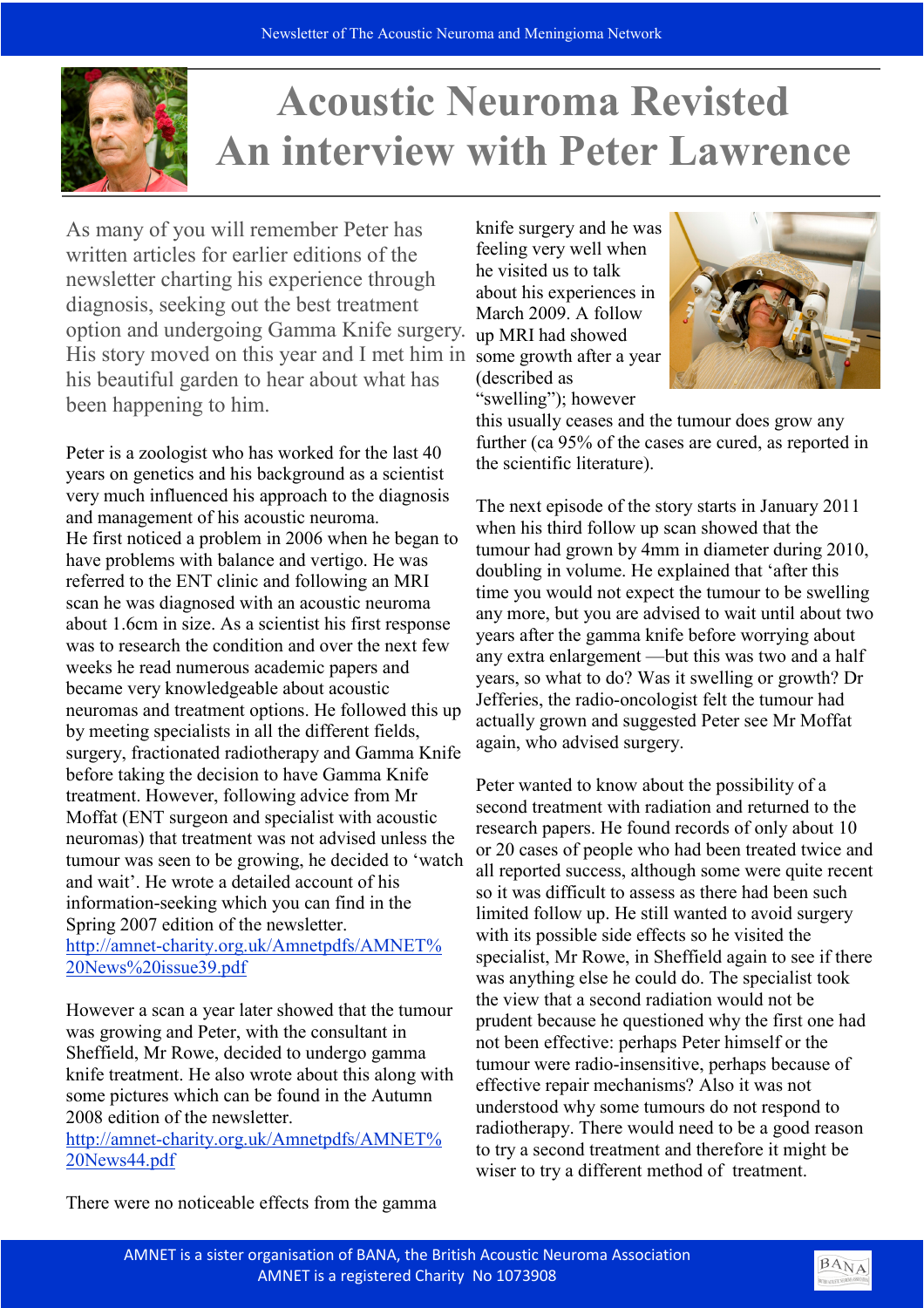Mr Rowe kindly reviewed his own cases and found only three (of thousands) where Gamma Knife was carried out for a second time and these were for special reasons such as the patient being too unwell to undergo surgery. Also, as Peter's tumour had grown to 2 cm so it was reaching the upper limit for radiosurgery which is usually considered to be 2 - 2.5cm.

Following this consultation, despite his anxiety about the effects of surgery, Peter felt he had no option, so arrangements were made for the operation which was carried out in April 2011. Interestingly an MRI scan on the day of the surgery showed no further growth in the 3 months. However the evidence shows that acoustic neuromas grow intermittently, thus

nerve are most sensitive is one of the many important mysteries about these tumours. It would certainly help understanding if more studies of the tumour DNA were undertaken.

One of the contra-indications for Gamma Knife has been that surgeons believe it is more difficult to remove the tumour following radiosurgery. But the literature on the difficulty of further surgery is very mixed, some papers reporting surgery is more difficult after radiosurgery, others reporting that this is not so. But the surgeons in Addenbrookes have an unusually rich experience as they have undertaken more than 1000 operations so Peter believes their opinion is most likely correct. Peter asked Mr MacFarlane (Neurosurgeon)

they can be dormant for some time before growing again. Peter

surgery after Gamma Knife, he has no regrets less vascularised 'Despite the fact that he was one of the few people who are unlucky enough to require and believes he did make the right decisions at the time and in the circumstances.'

about this and was told that while it is helpful that the tumour is (with a poor blood supply), the tumour does become more

hopes that Mr Moffat will keep and publish data on his case as few tumours fail the gamma knife and more information could help future patients.

Peter hopes that with the development of a number of lab-designed antibody treatments for specific tumours, research may eventually provide one for acoustic neuromas. The acoustic neuroma is a special kind of tumour, it is made by cells that lack a normal copy of the NF2 gene. Most people have two normal copies of the NF2 gene so if a cell loses one copy it can rely on the other. However some people have, at birth, only one normal copy of NF2 which makes them very likely to have these tumours —because their cells occasionally lose the only copy they have. These people almost invariably have acoustic neuromas on both sides, as well as neuromas elsewhere. For some unknown reason loss of copies of the NF2 gene occurs particularly often in Schwann cells associated with the vestibular nerve (which is why acoustic tumours should be known as vestibular schwannomas). Why cells in the vestibular

adherent to the structures around it which can present problems. In Peter's case Mr Macfarlane and Mr Moffat did have to leave a small part of the capsule of the tumour because it was attached to the brain stem. However they think that the capsule is unlikely to grow because there is so little left and the radiosurgery may have killed those cells anyway. Nevertheless, he will need another follow up MRI in about a year, so that will be something to worry about.

Following surgery Peter was in hospital for 7 days and although he had no facial weakness he did suffer double vision, nausea and balance problems. Apart from these horrid symptoms he felt he was well looked after in the hospital and the two surgeons were very clever and very kind. The sterility of the operating theatres is put through a big trial with these long operations and had passed the test superbly. When I interviewed him, about 6 weeks after his operation, he was feeling much better and beginning to resume his normal activities. (Continued on next page)